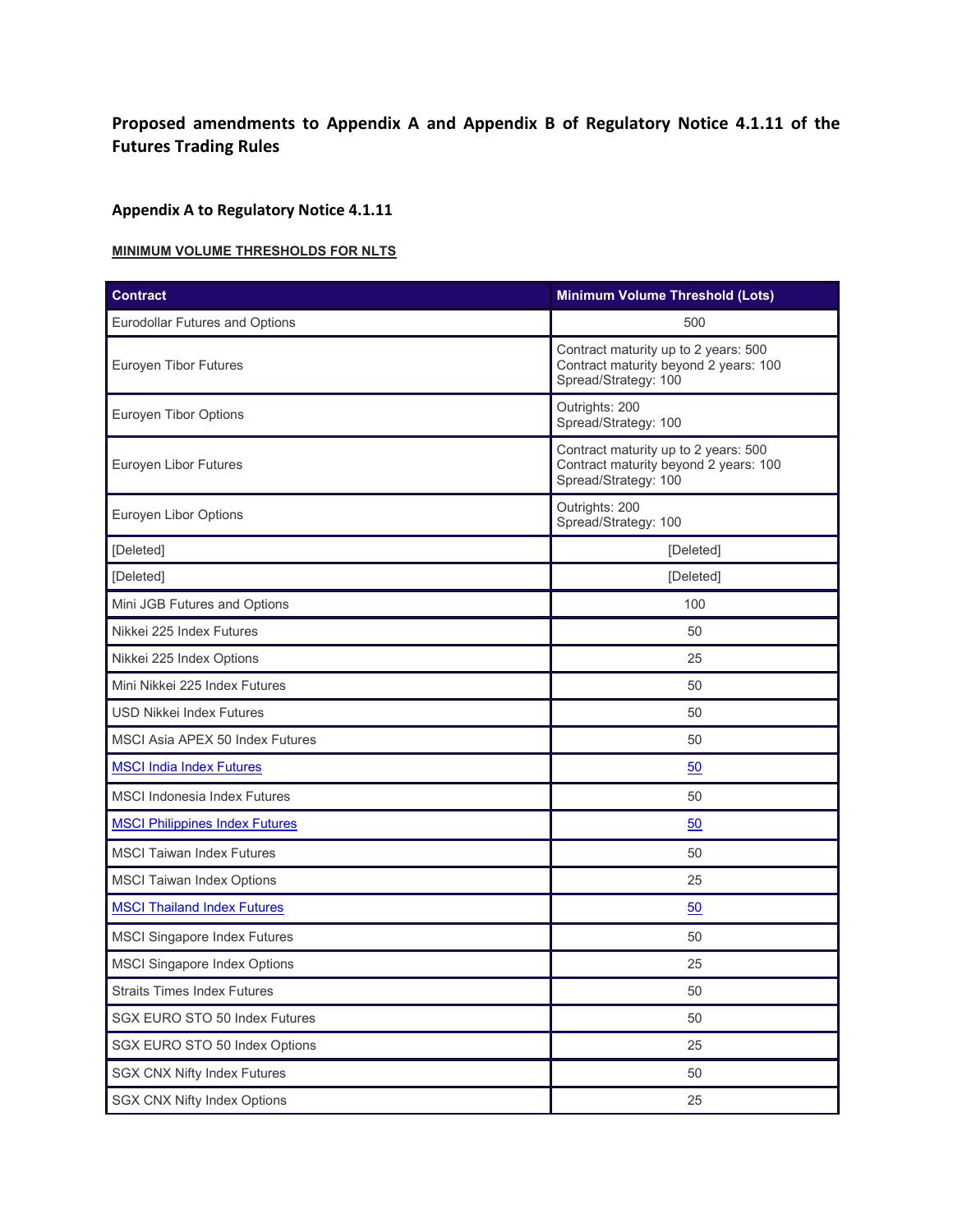| <b>Contract</b>                                         | Minimum Volume Threshold (Lots) |
|---------------------------------------------------------|---------------------------------|
| SGX FTSE China A50 Index Futures                        | 50                              |
| <b>JADE CPO Futures</b>                                 | 20                              |
| Nikkei Stock Average Dividend Point Index Futures       | 25                              |
| <b>SGX Robusta Coffee Futures</b>                       | 40                              |
| <b>LME-SGX Copper Futures</b>                           | 30                              |
| <b>LME-SGX Primary Aluminium Futures</b>                | 60                              |
| <b>LME-SGX Zinc Futures</b>                             | 60                              |
| SICOM TSR 20 Rubber Contract                            | 60                              |
| SICOM RSS 3 Rubber Contract                             | 60                              |
| SGX TSI Iron Ore CFR China (62% Fe Fines) Index Futures | 5                               |
| [Deleted]                                               | [Deleted]                       |
| [Deleted]                                               | [Deleted]                       |
| [Deleted]                                               | [Deleted]                       |
| [Deleted]                                               | [Deleted]                       |
| SGX Platts Singapore Fuel Oil 180cst Index Futures      | 5                               |
| SGX Platts Singapore Fuel Oil 380cst Index Futures      | 5                               |
| <b>SGX Singapore Visco Spread Futures</b>               | 5                               |
| SGX Platts Kerosene FOB Singapore Index Futures         | 5                               |
| SGX Platts Gasoil FOB Singapore Index Futures           | 5                               |
| SGX Singapore Regrade Spread Futures                    | 5                               |
| SGX Platts Naphtha CFR Japan Index Futures              | 5                               |
| SGX API 8 CFR China Coal Index Futures                  | 10                              |
| SGX IHS McCloskey Indonesian Sub-Bit FOB Index Futures  | 10                              |

**Note: Proposed changes in blue**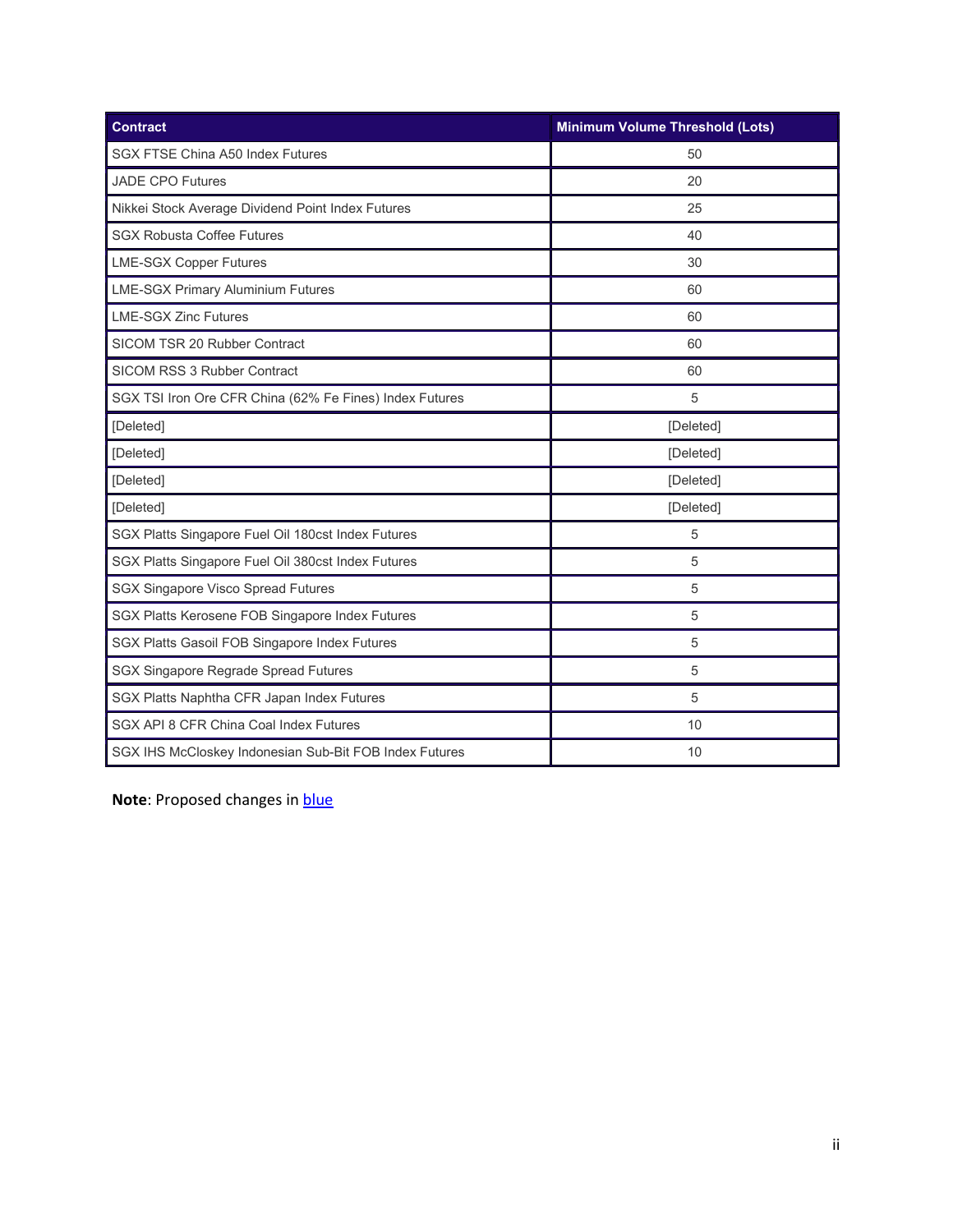# **Appendix B to Regulatory Notice 4.1.11**

### **MINIMUM TICK SCHEDULE FOR NEGOTIATED LARGE TRADES**

| <b>Contract</b>                          | <b>Market Tick Size</b>                                                                                                               | <b>NLT Tick Size</b>                    |
|------------------------------------------|---------------------------------------------------------------------------------------------------------------------------------------|-----------------------------------------|
| <b>Eurodollar Futures and Options</b>    | Spot<br>0.0025 point (US\$6.25)<br>Subsequent contract months<br>0.0050 point (US\$12.50)                                             | $\Delta$ ll<br>0.0001 point (US\$0.25)  |
| <b>Euroyen Tibor Futures</b>             | Spot and subsequent 3 contract<br>months<br>0.0025 point (¥625)<br>5 <sup>th</sup> contract month onwards<br>0.005 point (¥1,250)     | All<br>0.001 point (¥250)               |
| Euroyen Tibor Options                    | 0.005 point (¥1,250)                                                                                                                  | 0.001 point (¥250)                      |
| Euroyen Libor Futures                    | Spot and subsequent 3 contract<br>months<br>$0.0025$ point (¥625)<br>5 <sup>th</sup> contract month onwards<br>$0.005$ point (¥1,250) | All<br>0.001 point (¥250)               |
| <b>Euroyen Tibor Options</b>             | 0.005 point (¥1,250)                                                                                                                  | 0.001 point (¥250)                      |
| [Deleted]                                | [Deleted]                                                                                                                             | [Deleted]                               |
| [Deleted]                                | [Deleted]                                                                                                                             | [Deleted]                               |
| Mini JGB Futures and Options             | ¥0.01 per ¥100 face value (¥1,000)                                                                                                    | ¥0.01 per ¥100 face value<br>$(*1,000)$ |
| Nikkei 225 Index Futures                 | 5 index points (¥2,500)                                                                                                               | 0.01 index point $(45)$                 |
| Nikkei 225 Index Options                 | 1 index point (¥500)                                                                                                                  | 0.01 index point $(45)$                 |
| USD Nikkei 225 Index Futures             | 5 index points (US\$25)                                                                                                               | 0.01 index point (US\$0.05)             |
| Mini Nikkei 225 Index Futures            | 1 index point (¥100)                                                                                                                  | 0.01 index point $(41)$                 |
| MSCI Asia APEX 50 Index Futures          | 0.5 index point (US\$25)                                                                                                              | 0.01 index point (US\$0.50)             |
| <b>MSCI India Index Futures</b>          | 0.2 index points (US\$10)                                                                                                             | 0.01 index point (US\$0.50)             |
| <b>MSCI Indonesia Index Futures</b>      | 5 index points (US\$10)                                                                                                               | 0.01 index point (US\$0.02)             |
| <b>MSCI Philippines Index Futures</b>    | 1 index points (US\$10)                                                                                                               | 0.01 index point (US\$0.10)             |
| <b>MSCI Taiwan Index Futures</b>         | 0.1 index point (US\$10)                                                                                                              | 0.01 index point (US\$1.00)             |
| <b>MSCI Taiwan Index Options</b>         | 0.01 index point (US\$1.00)                                                                                                           | 0.01 index point (US\$1.00)             |
| <b>MSCI Thailand Index Futures</b>       | 0.25 index points (US\$5)                                                                                                             | 0.01 index point (US\$0.20)             |
| MSCI Singapore Index Futures and Options | 0.1 index point (S\$20)                                                                                                               | 0.01 index point (S\$2.00)              |
| <b>Straits Times Index Futures</b>       | 1 index point (S\$10)                                                                                                                 | 0.01 index point (S\$0.10)              |
| SGX EURO STO 50 Index Futures            | 1 index point (S\$10)                                                                                                                 | 0.01 index point (US\$0.10)             |
| SGX EURO STO 50 Index Options            | 0.1 index point (S\$1)                                                                                                                | 0.01 index point (US\$0.10)             |
| <b>SGX CNX Nifty Index Futures</b>       | 0.5 index point (US\$1)                                                                                                               | 0.01 index point (US\$0.02)             |
| <b>SGX CNX Nifty Index Options</b>       | 0.1 index point (US\$0.20)                                                                                                            | 0.01 index point (US\$0.02)             |